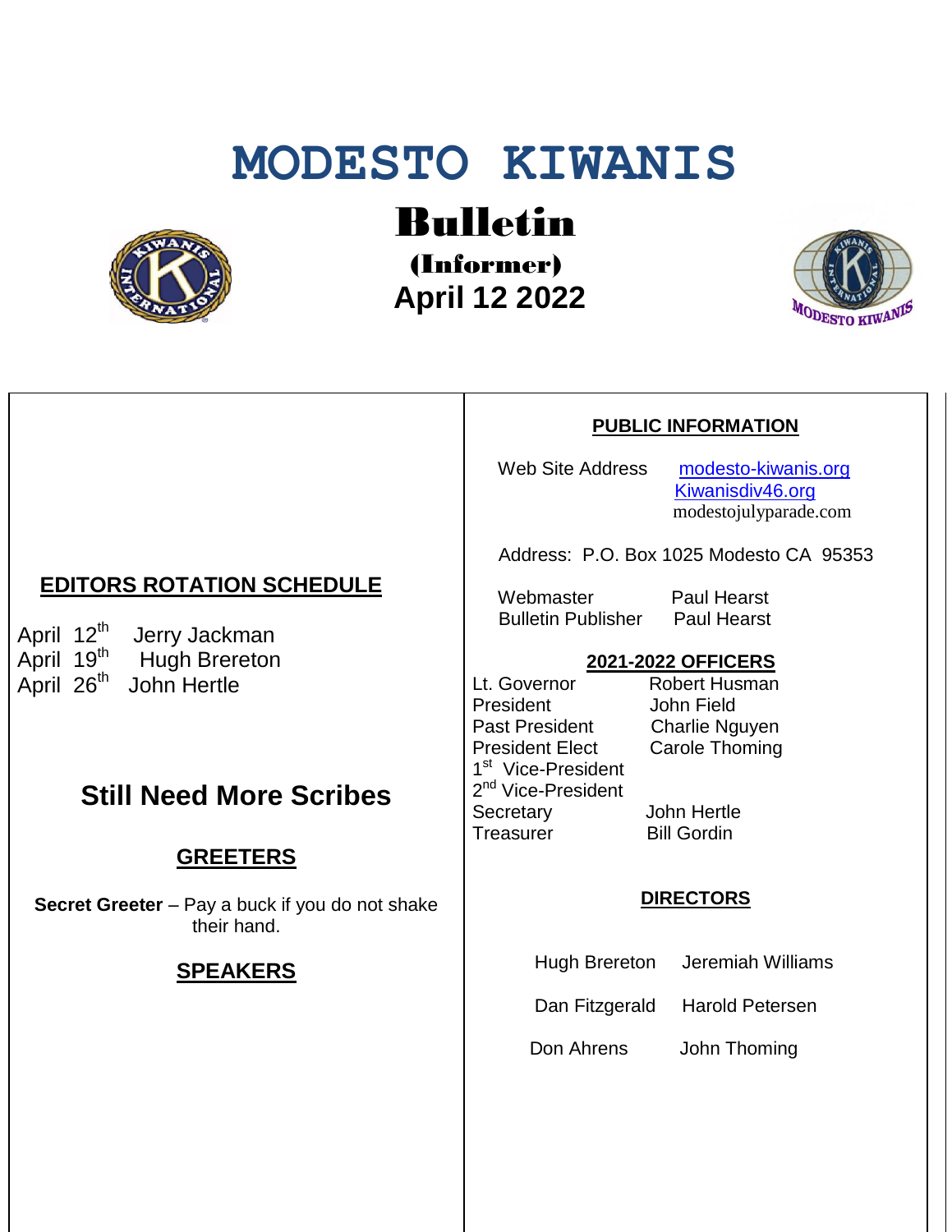**Ron Freitas** got us in gear by leading the pledge. **Don Ahrens** was alone today as **Jeremiah** was late arriving. **Don** got a fair version of God Bless America out of the group.

This meeting felt unusual. Attendance was up, nearly 20 in total. It wasn't an interclub so who were these handsome unfamiliar people? **Kyle Barker**, (we all know **Kyle,** or thought we did) introduced his wife Julie, his daughter Kimberly and her husband Ricky Martinez. Club

**President John Field** introduced his spouse of 42 years, Christine.

**Carole Thoming** reminded us the special Woolgrowers dinner will be May 19th.

**John Field** noticed Jeremiah's late arrival by saying he "missed the best" song we ever had."

**Mr. Williams** announced that MJC will be honored as Grand Marshal of the July 4th parade and that the new MJC president will speak at our next meeting.

**Bill Gordin** slipped in late. He's finishing up doing people's taxes.

We went directly to Happy and Sad "bucks":

 **John Thoming** rolled out several dollars. I missed the reasons except that he caught oil stock prices at a high point and sold them.

 **Jim Mesquit** was glad to be with us again.

 **Craig Haupt** said he is confused. He forked out \$10 and said he has been getting ready for his son's wedding in Carson City on June 18th. He was unable to find a bus to convey guests from downtown to the venue which has limited parking. He had to settle for an 8 passenger van and also use their personal cars. **Craig** is an expert at "prep" work.

 **Ron Freitas** has returned from two weeks in Hawaii. where they celebrated 47 years of marriage. **Ron** tossed in \$50. Thanks!

 **John Hertle**, the proud driver of a Tesla EV, said he's happy that he doesn't have to buy expensive gas or oil. He added a sad buck because his "yard man" got covid forcing **John** to mow his own lawn.

 **Kyle Barker** said he feels better about his memory and confusion. We would learn why later.

 **John Field** is happy that Christine has recovered and again able to practice playing pickle ball with him.